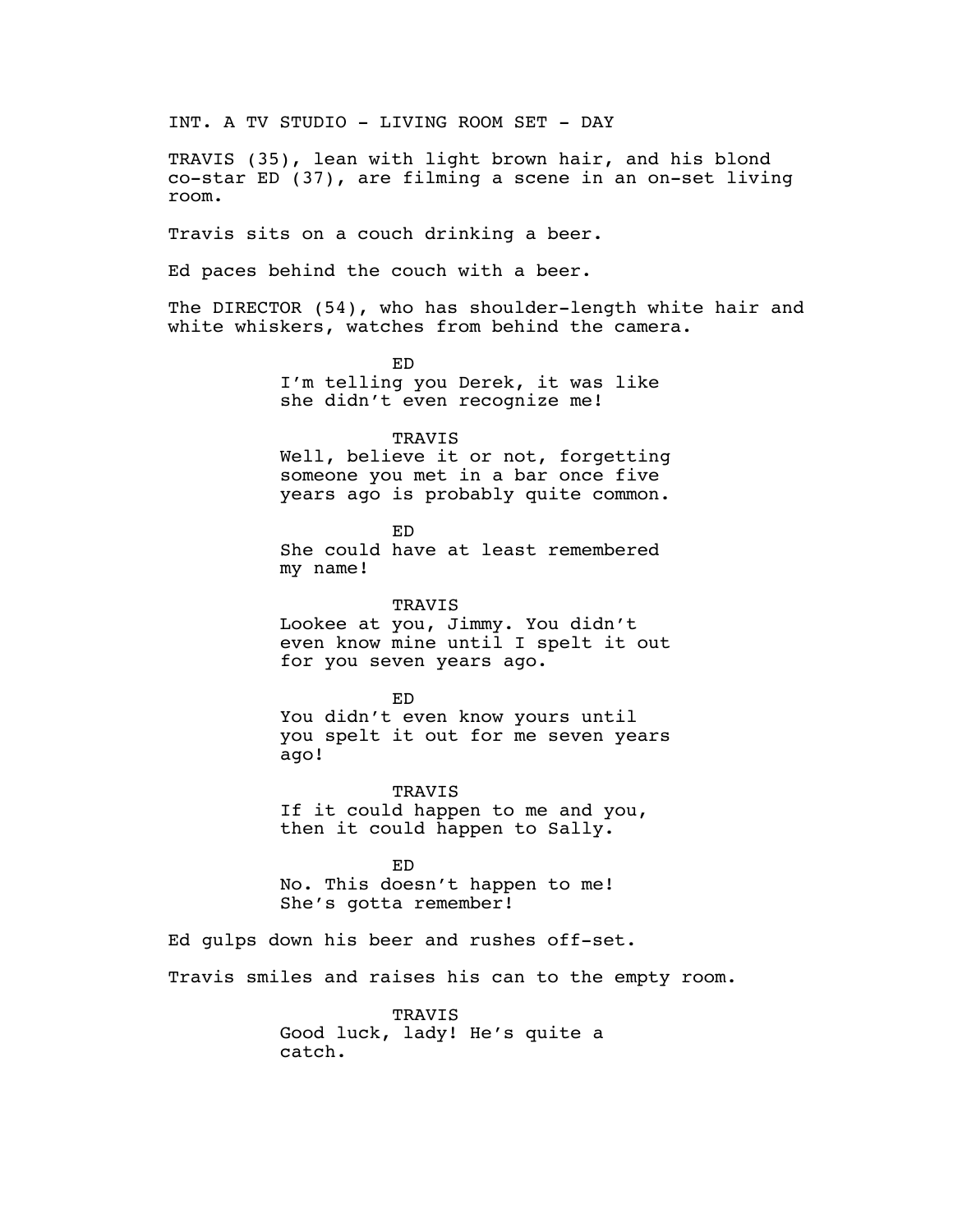DIRECTOR Cut! Okay, good job guys, I think we got it.

Travis stops smiling and sinks into the couch.

The CAST and CREW walk by him in blurs, yet he remains in focus.

Eventually, everyone has left for the day.

He is on the couch, alone.

It is dark, except for the stand-up lamp next to him.

FADE OUT:

INSERT TITLE CARD: ACCIDENTALLY DEREK

INT. A LARGE DARK ROOM - DAY

A hand flicks on several light switches.

The PRODUCTION MANAGER (40), a thin bald man, walks into a large, dark studio carrying a messenger bag and some newspapers.

INT. TV STUDIO - BEDROOM - DAY

Travis is lying in a bed, waking up.

He stares at the ceiling.

He gets up, showers, gets dressed, brushes his teeth and walks out of his bedroom door, right onto the set of *Accidentally Derek.*

INT. ON SET - DAY

Travis passes a poster on the wall that says "ACCIDENTALLY DEREK SERIES FINALE CAST PARTY IN:" followed by a series of numbers that have been circled and crossed out and ending with the word "TODAY!".

A hand crosses out "2" and circles "1".

Underneath the numbers reads "CONGRATULATIONS ON AN INSPIRING RUN!"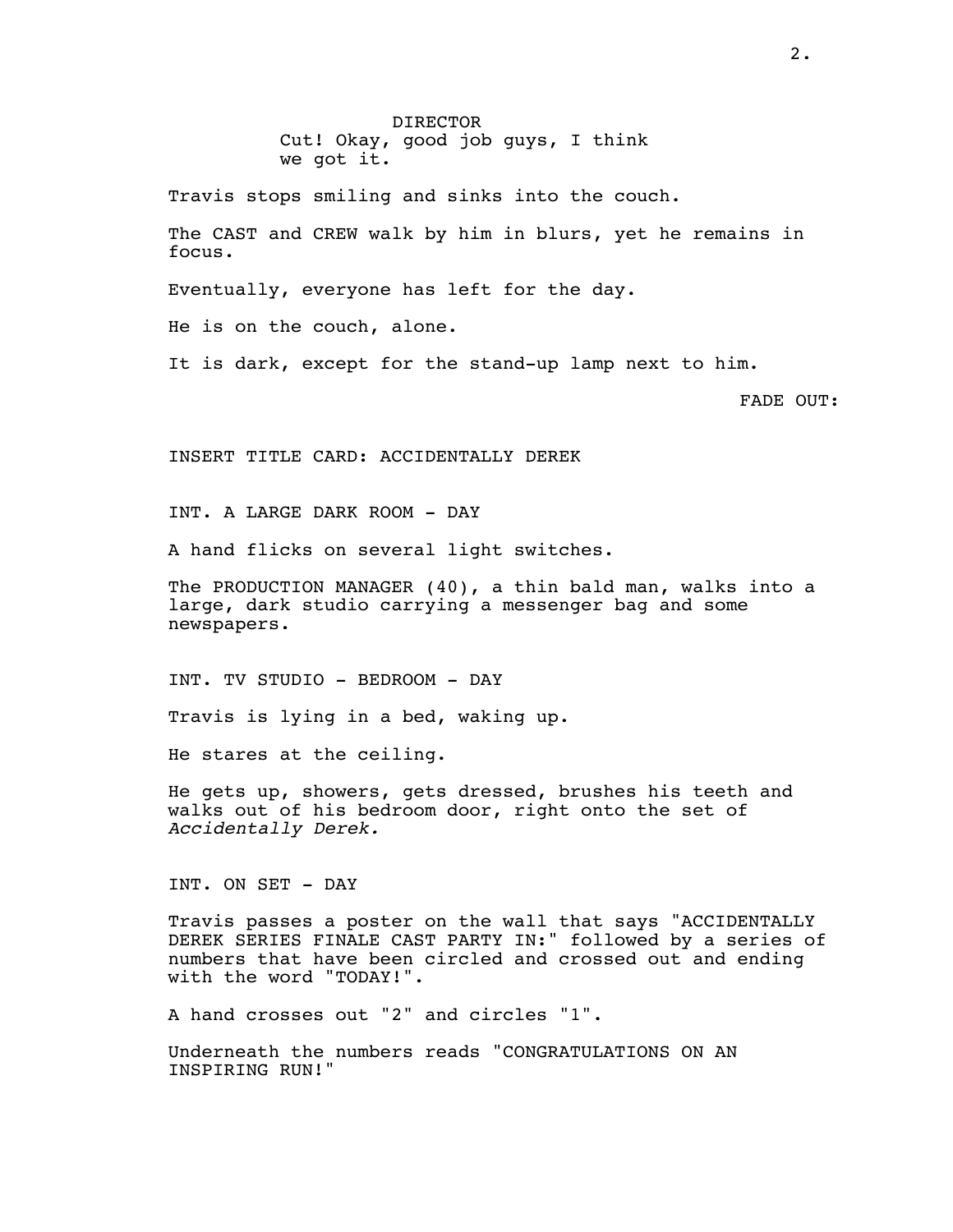Travis walks over to the Production Manager, who is wearing a headset and holding a clipboard and a newspaper.

Cast and crew members have now arrived and are scattered across the studio.

The Production Manager hands Travis a schedule and a newspaper while still reading something on his clipboard.

Travis takes it and looks over the schedule.

TRAVIS Scene 7 first?

PRODUCTION MANAGER The schedule doesn't lie. Judy's already setting up for it.

TRAVIS

Shit.

PRODUCTION MANAGER Is she talking to you again?

**TRAVIS** Kind of. But she has my mail. I'm waiting on a new script.

PRODUCTION MANAGER For that new HBO show?

TRAVIS It's saving my career after this disaster.

PRODUCTION MANAGER I would hardly call this a disaster, Travis.

TRAVIS It's too fucking early for Scene 7.

PRODUCTION MANAGER Take a breath. Have a cup of coffee.

TRAVIS Can't we do a bedroom scene? Scene...2. Let's do that so I can go back to bed.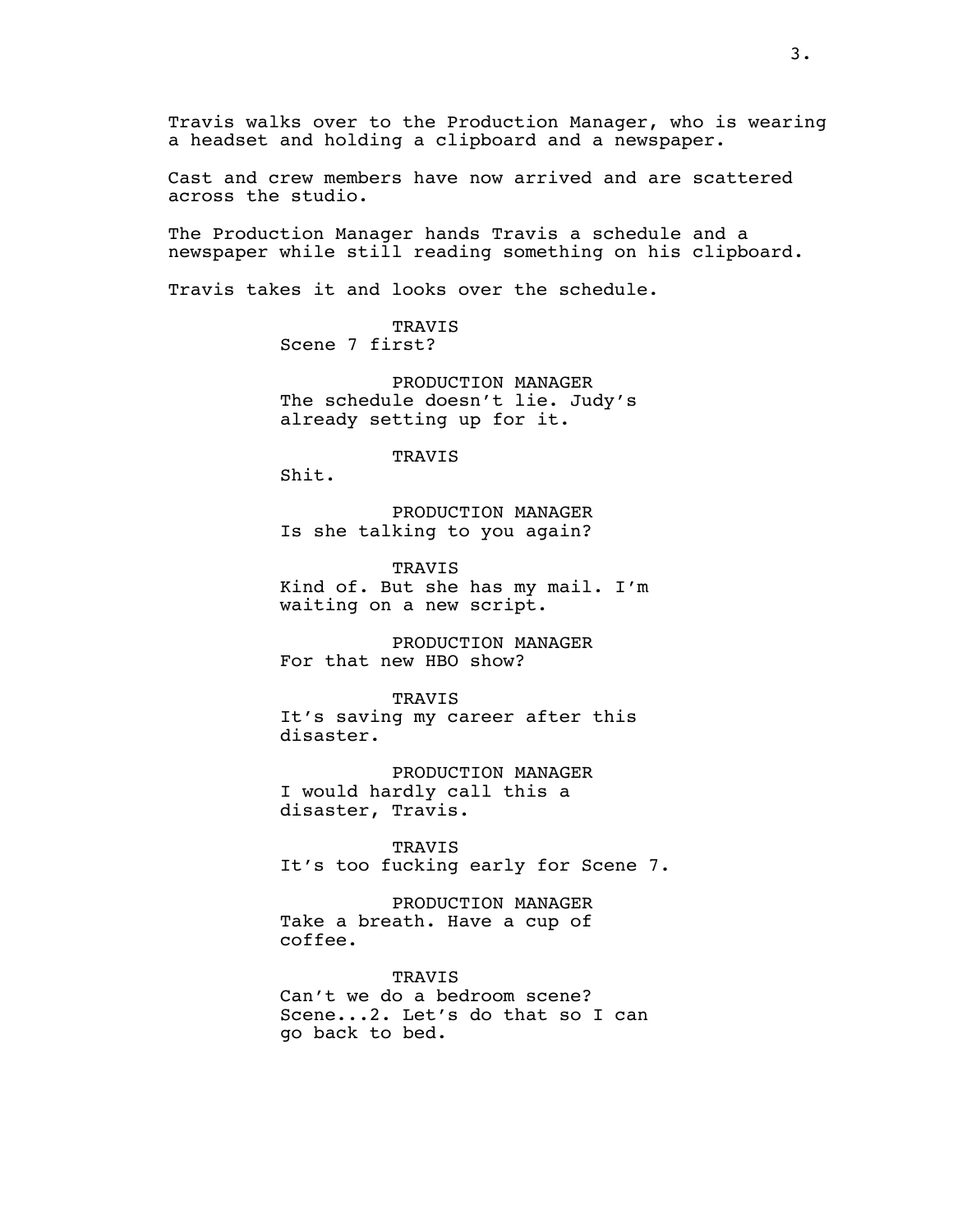PRODUCTION MANAGER (looks up, pauses) You can't live on set forever, Travis. You're lucky you have running water.

TRAVIS (looks through newspaper) Look, that new Brock Turner film came out.

PRODUCTION MANAGER There are plenty of options on the back page of that paper. Places that include four walls and windows.

The COSTUME STANDBY (27) comes over and hands Travis jeans and a t-shirt.

> COSTUME STANDBY Travis, put this on. Take 1 in 45, and you still need to go to makeup.

Travis sighs.

INT. ON SET - LIVING ROOM - DAY

Travis and Ed sit on the couch waiting for the crew to finish setting up.

Crew members pass by every now and then.

ED God. Tomorrow. And it's all over.

**TRAVIS** It's all over.

ED

Check it out, I'm taking my wife and kids to Disneyland. It's going to be awesome! I've got like four months off before the new project starts.

**TRAVIS** What? What new project?

ED Get it together man, that film I landed with Robert Baker? *The Last* (MORE)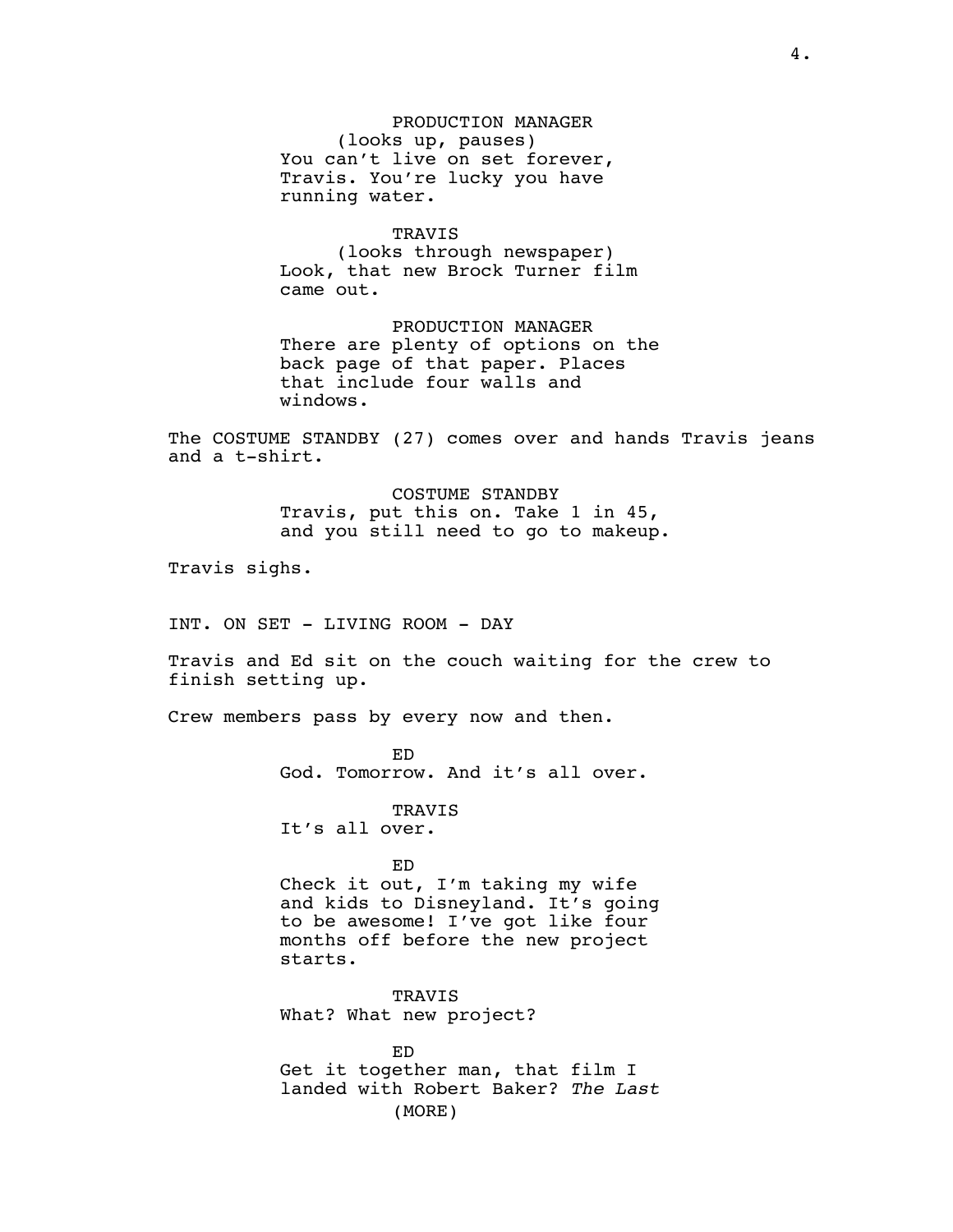ED (cont'd) *Legacy*. I've been talking about it non-stop for weeks. Where have you been?

The Production Manager walks over sporting a headset and hands Ed part of a scene.

> PRODUCTION MANAGER He's been right here. Sitting in his living room. In the sweet suburban town of Sherman Oaks, California.

> > ED

No way! You're still living here? Living at work for two weeks. You must be going insane.

PRODUCTION MANAGER I think the question is, where is he going?

Somebody starts speaking to the Production Manager on his headset.

> PRODUCTION MANAGER (CONTD) Yes. No. Well bring in the boxes first; we'll need them--okay. Just get it done.

A crew member says something inaudible to Ed, and they move away.

Travis sees JUDY (34) offset, talking to a castmate. She is laughing.

The Production Manager looks up and follows his gaze.

Travis notices.

TRAVIS Maybe I'll go down to fucking Disneyland.

PRODUCTION MANAGER On your magic broom? And stay in your fairytale castle? Rescue the princess?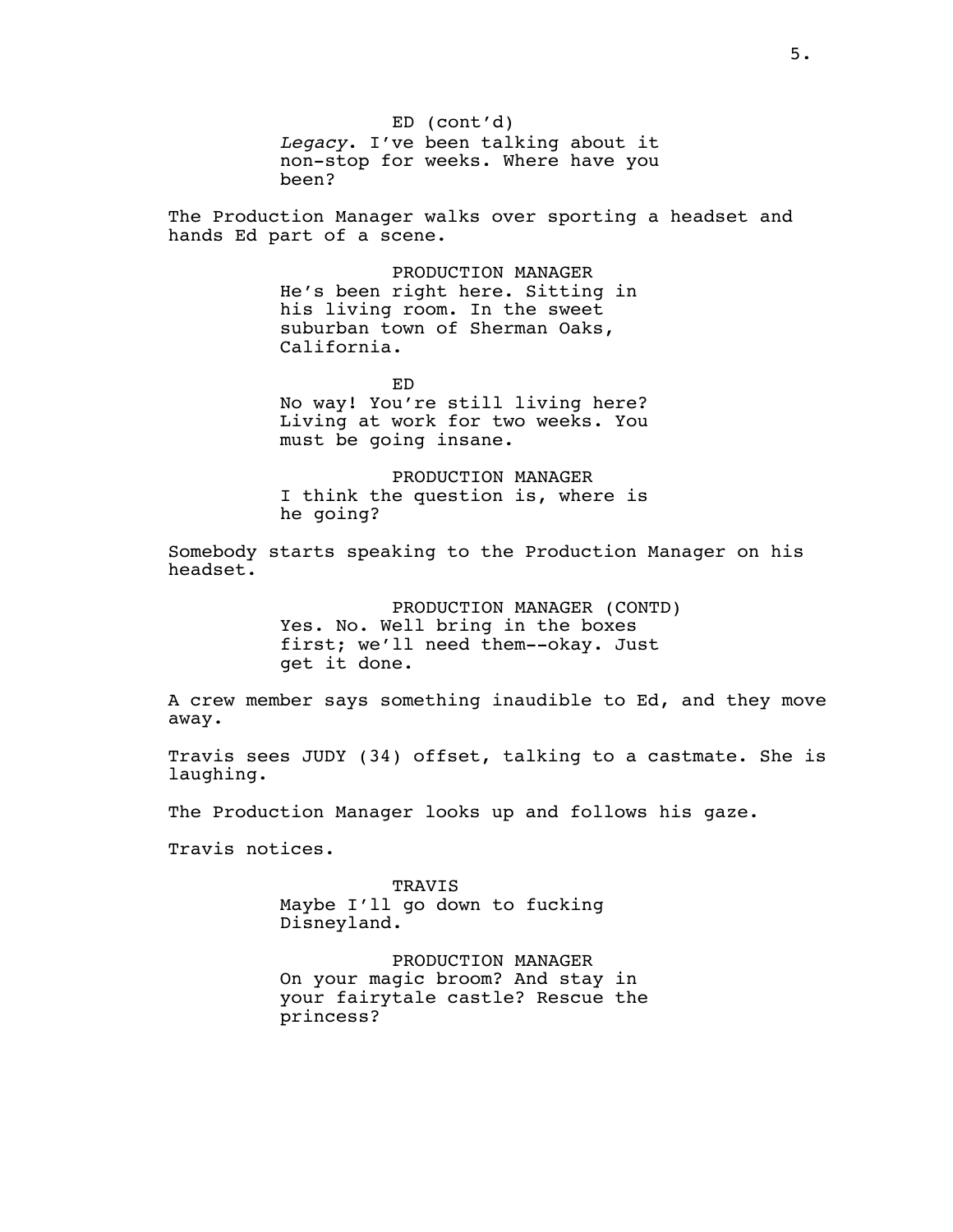TRAVIS Maybe that one won't kick me out.

PRODUCTION MANAGER You might want to focus on the eviction of this homestead first.

**TRAVIS** She'll take me back. Once this is all over. Once I'm not lying in our bed everyday.

PRODUCTION MANAGER This bed or that bed?

TRAVIS Who the fuck knows anymore. It doesn't matter.

PRODUCTION MANAGER It might after tomorrow.

Travis continues looking over at Judy.

The Production Manager is told something on his headset. He moves away.

> PRODUCTION MANAGER No. I told you! Bring in the boxes first!

The castmate leaves Judy. She reads over a schedule.

Travis walks over to her.

TRAVIS Good morning, beautiful wife.

JUDY I'm not your wife.

TRAVIS Today you are.

JUDY (Pauses) Have you talked to your agent?

TRAVIS Not yet. I got a voicemail.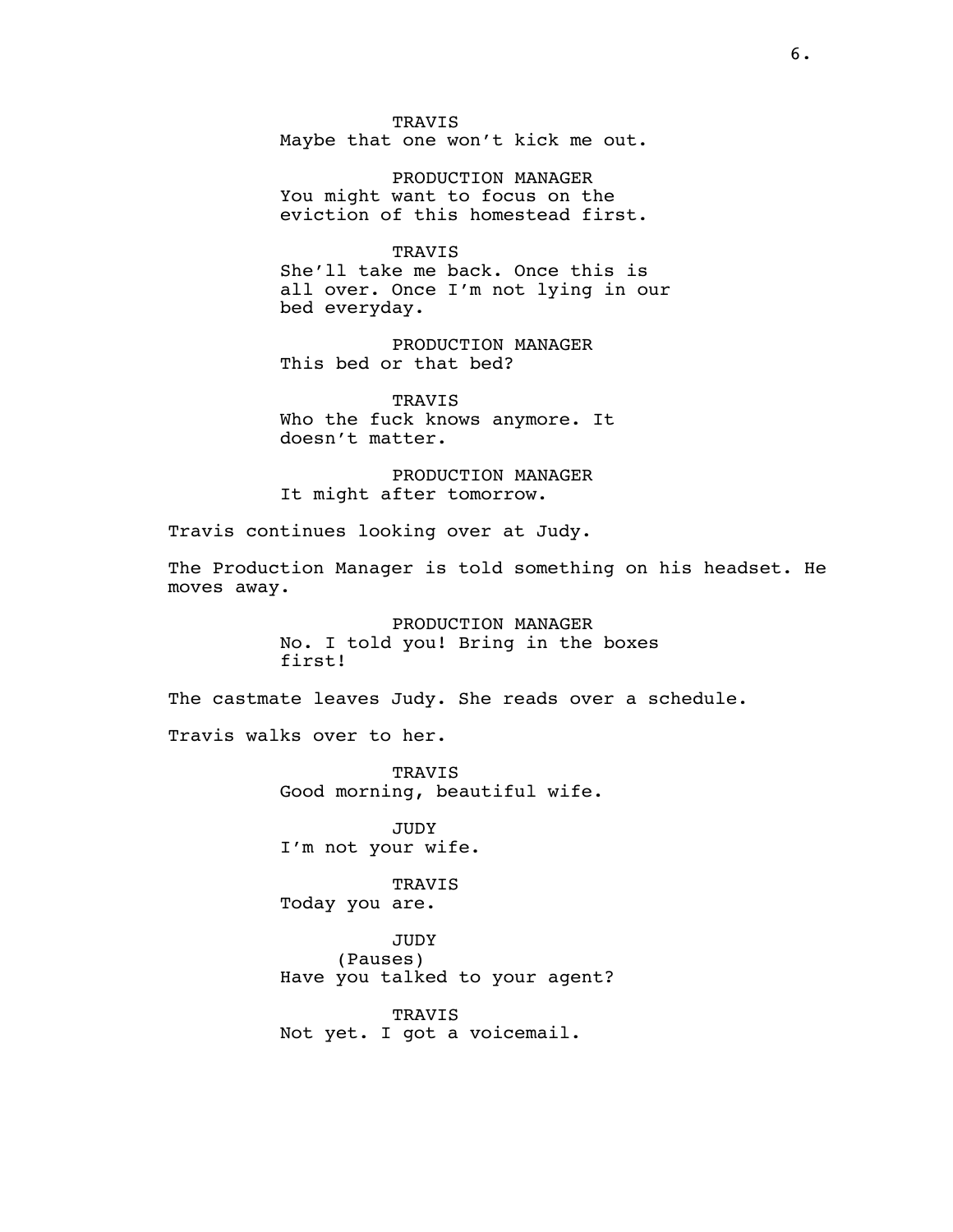JUDY He called the apartment. You should talk to him.

TRAVIS Is this about HBO?

JUDY Yes. You should talk to him, not me.

#### TRAVIS

Did I get the part? I must have got it. They loved me, Jude. I'm saving my career here. Crawling out of the Derek cave. Fresh beginning.

JUDY Call him. It's important.

TRAVIS Do you know? Judy, just tell me. For Christ's sake. Did I get it?

JUDY (Pauses, then shakes her head) I'm sorry. You really should call him.

TRAVIS Oh, fuck him! Fuck him. Fuck!

Judy turns to a purse on a table behind her. She pulls out some envelopes and hands them to Travis.

> JUDY Your mail. Maybe it's about time you got a real address.

TRAVIS I already have one.

## JUDY

(pauses, avoids eye contact) This dream ends tomorrow, Travis. These Truman fantasies aren't going to last forever.

The Production Manager walks towards Travis and Judy, talking on a headset.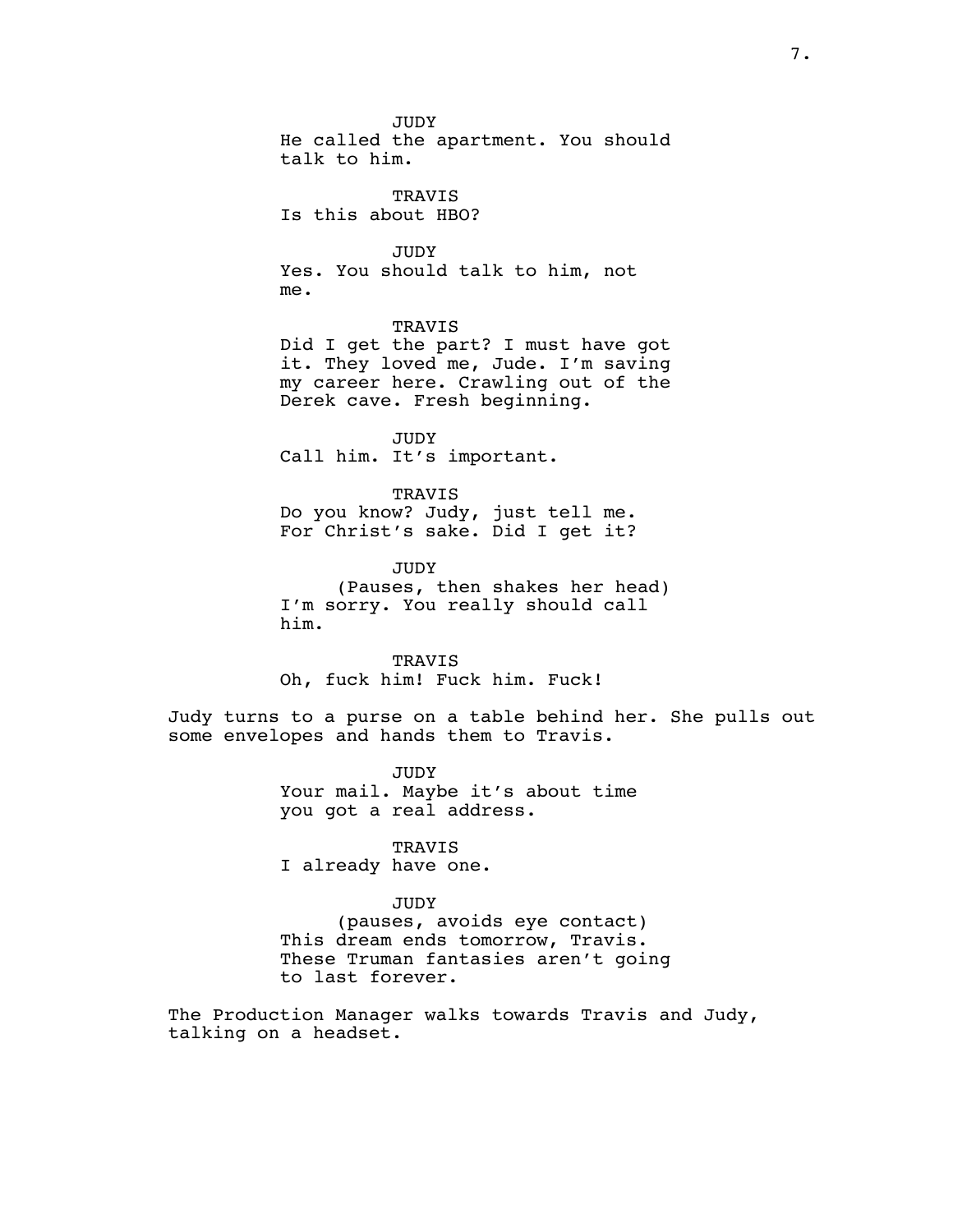PRODUCTION MANAGER Yes,I'm sending them over now. Positions please, friends. We want to be popping champagne tomorrow evening, not scrambling for studio time.

Travis rubs his forehead.

INT. ON SET - LIVING ROOM - DAY

The Production Manager and the Director stand among other employees behind a camera which is shooting a scene of Travis, Judy and Ed.

The on-set scene is not audible, but through the camera Travis and Judy are seen having a brief conversation with Ed, who leaves.

Travis appears to turn up some music on a stereo in the living room, and he and Judy slow dance together.

> JUDY Do you think we're doing the right thing, leaving here?

TRAVIS Lady, I don't care where we are or what my name is as long as I've got you by my side.

Judy nestles her head into Travis' shoulder. They continue dancing.

INT. STUDIO. ON SET. DAY.

A hand flicks on the studio lights.

Another hand crosses out the "1" on the poster and circles "TODAY".

The Director yells "CUT!" and everybody cheers.

INT. STUDIO. CAST PARTY. EVENING.

A champagne bottle is popped.

Various cast and crew members mill around the makeshift studio party. A woman weeps.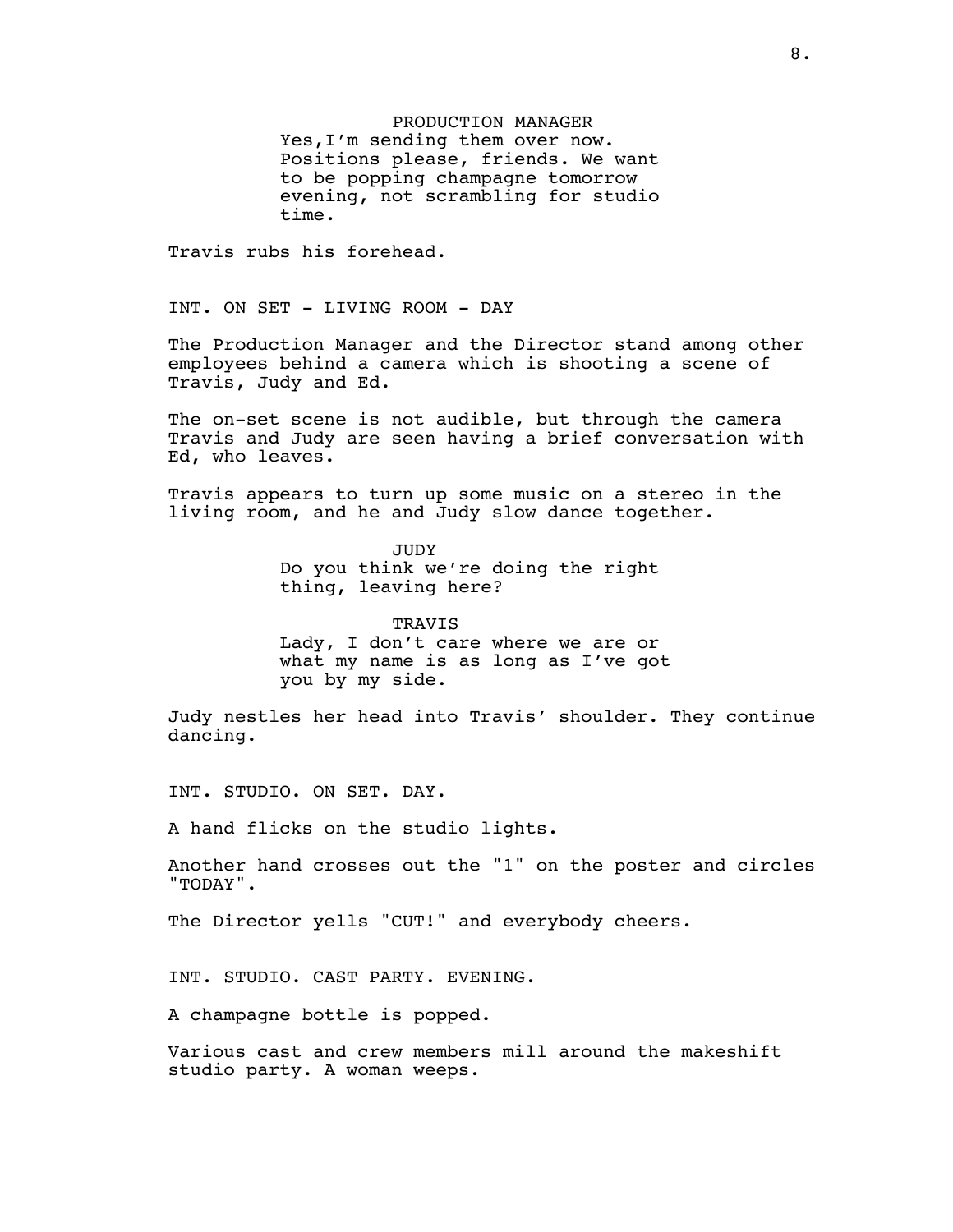Ed, Judy, and the Production Manager are in various groups hugging and chatting with others.

Travis sits on a chair with a party hat on and a glass of champagne in his hand. He walks over to the Director.

> DIRECTOR There he is! Man of the hour. Seven years. It's been quite a run.

TRAVIS Yes, it has.

The Director clanks his glass against Travis'.

DIRECTOR It's going to take some getting used to not coming into this studio every day.

TRAVIS What's your next project?

DIRECTOR A psychiatric hospital drama: *Lapses*.

TRAVIS Wow. Different.

The Director nods in agreement.

TRAVIS (CONTD) So. I guess it's all cast by now, huh? I mean, when do you start shooting?

## DIRECTOR

Travis.

TRAVIS No, I mean, just out of curiosity.

DIRECTOR Travis. I've already told you. It's

a collaborative project. It's not up to me.

TRAVIS I just-- you don't have anything? No connections?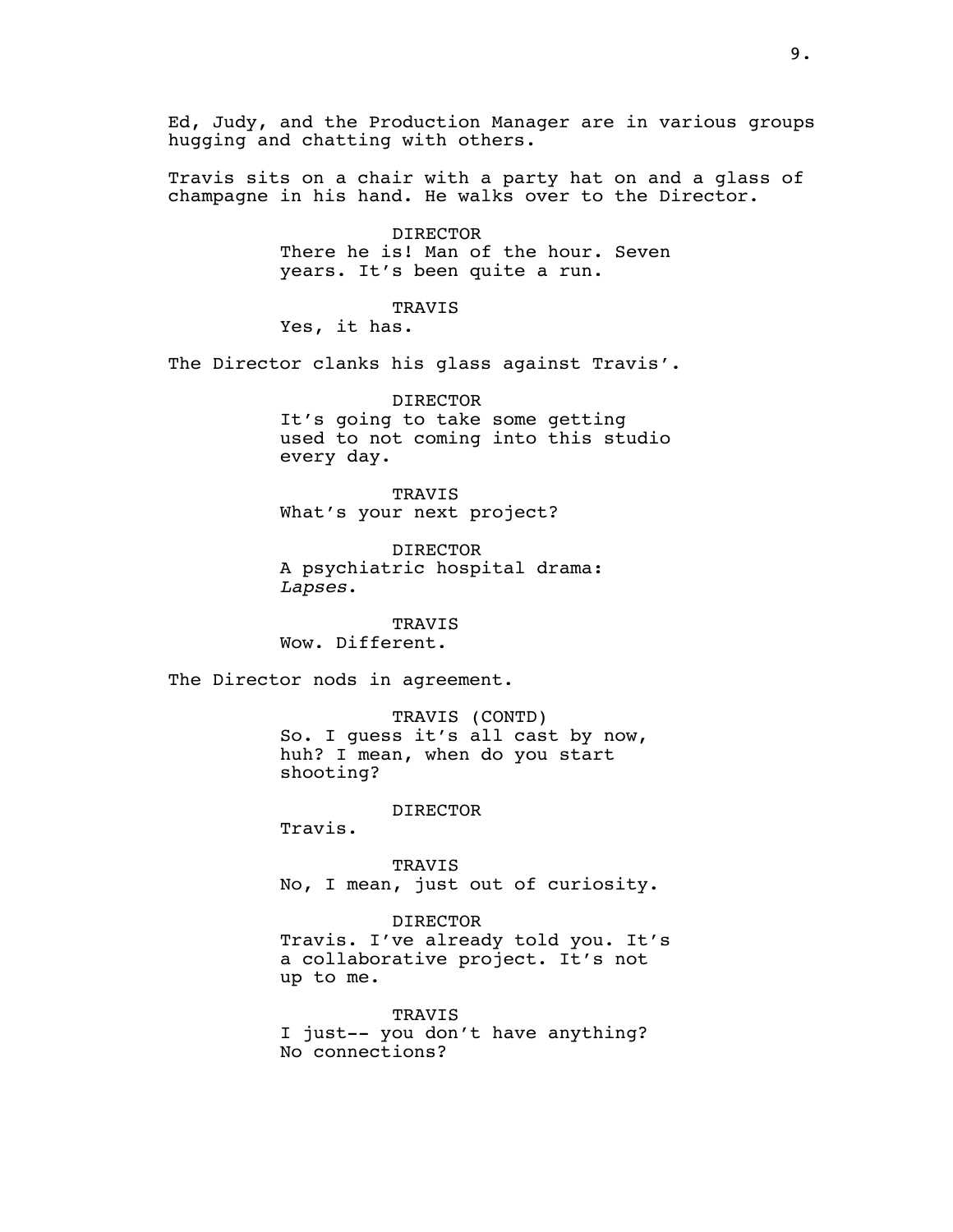DIRECTOR Talk to your agent. His job is to help you.

TRAVIS Fuck my agent. He can't get me shit. That HBO part should have been mine.

## DIRECTOR

(Carefully) Take a vacation, Travis. People are...concerned...about audiences. That they may not be able to identify you outside of Derek Michaels. Take a break. Recharge your batteries. Then prove them wrong.

TRAVIS I don't need to recharge! Please. Please find me something.

DIRECTOR Travis, I'm sorry.

The Production Manager joins Travis and the Director. He points over to a crowd of people.

> PRODUCTION MANAGER I think the people want their main man. Speech time.

# **TRAVIS**

And that's me?

# PRODUCTION MANAGER The very Derek they know and love.

Travis heads over to the front of the room where he is greeted enthusiastically.

Many people say speeches. Snippets of each are heard with emphasis on words like "good run" and "love you all" and "never forget".

Now it is Travis' turn.

**TRAVIS** Hey. Uh-- thank you. For Derek. And Derek thanks you.

There is a pause, while people expect Travis to say more. But he just raises his glass.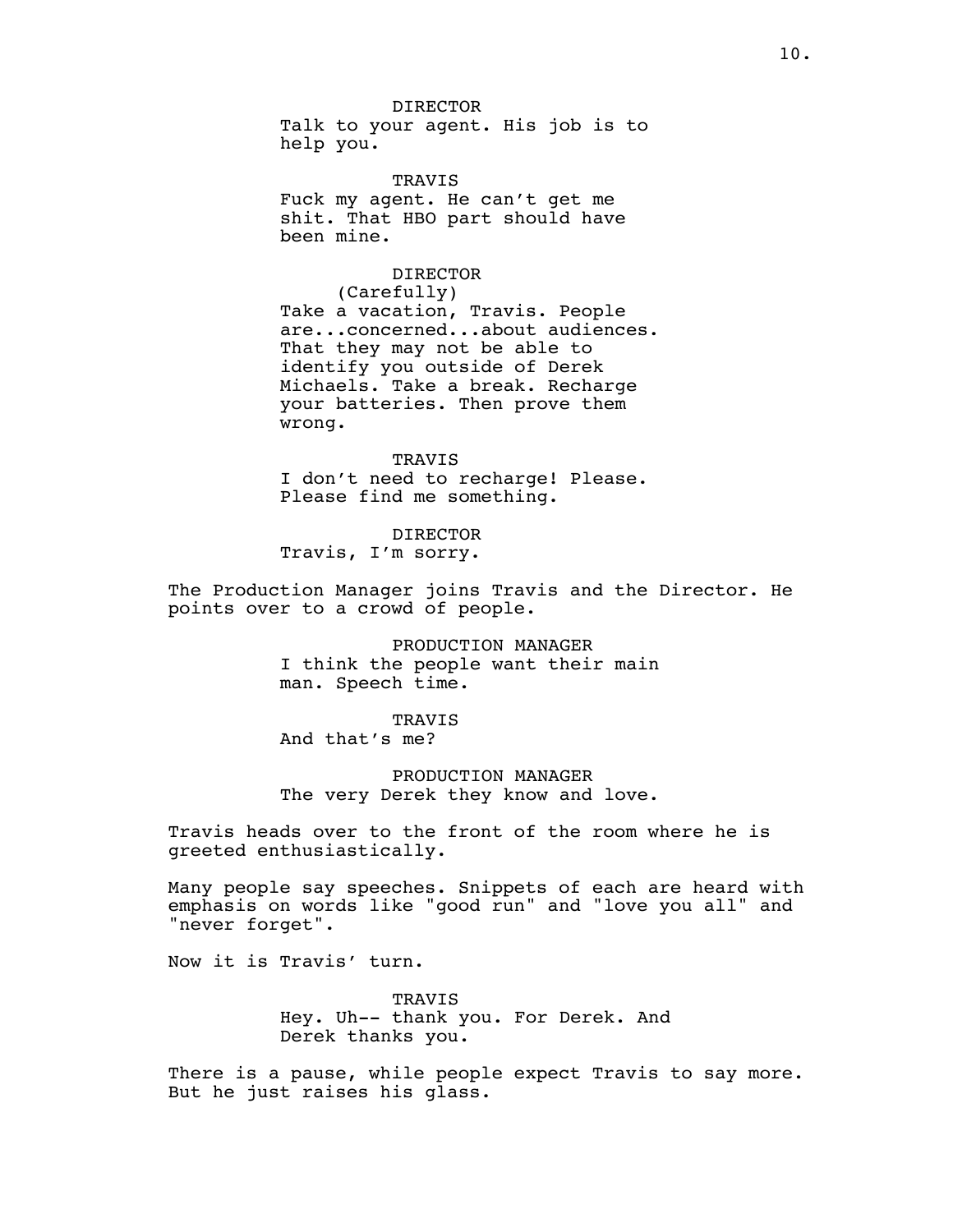INT. STUDIO - NIGHT

The champagne is empty and people are heading out of the studio.

There is a sign that reads "ACCIDENTALLY DEREK" in the shadows.

Travis stands next to a duffel bag and looks away from the door at the empty set. The Production Manager is the only other person left inside. He holds a large keychain and walks over to Travis.

> PRODUCTION MANAGER The time has come the walrus said.

TRAVIS Seven years.

PRODUCTION MANAGER You couldn't live on set forever.

**TRAVIS** A duffel bag. Seven years and all I have to show for it is a fucking duffel bag.

PRODUCTION MANAGER If you and your duffel bag will escort me outside, I can lock up.

The Production Manager shepherds Travis outside the big double doors, onto the street.

EXT. OUTSIDE OF STUDIO - NIGHT

Travis walks out into the street.

He stands against the brick wall exterior of the studio.

The Production Manager locks up.

PRODUCTION MANAGER Sherman Oaks was a dead town anyway. You'll find somewhere new.

The Production Manager pats Travis on the shoulder and walks down the road.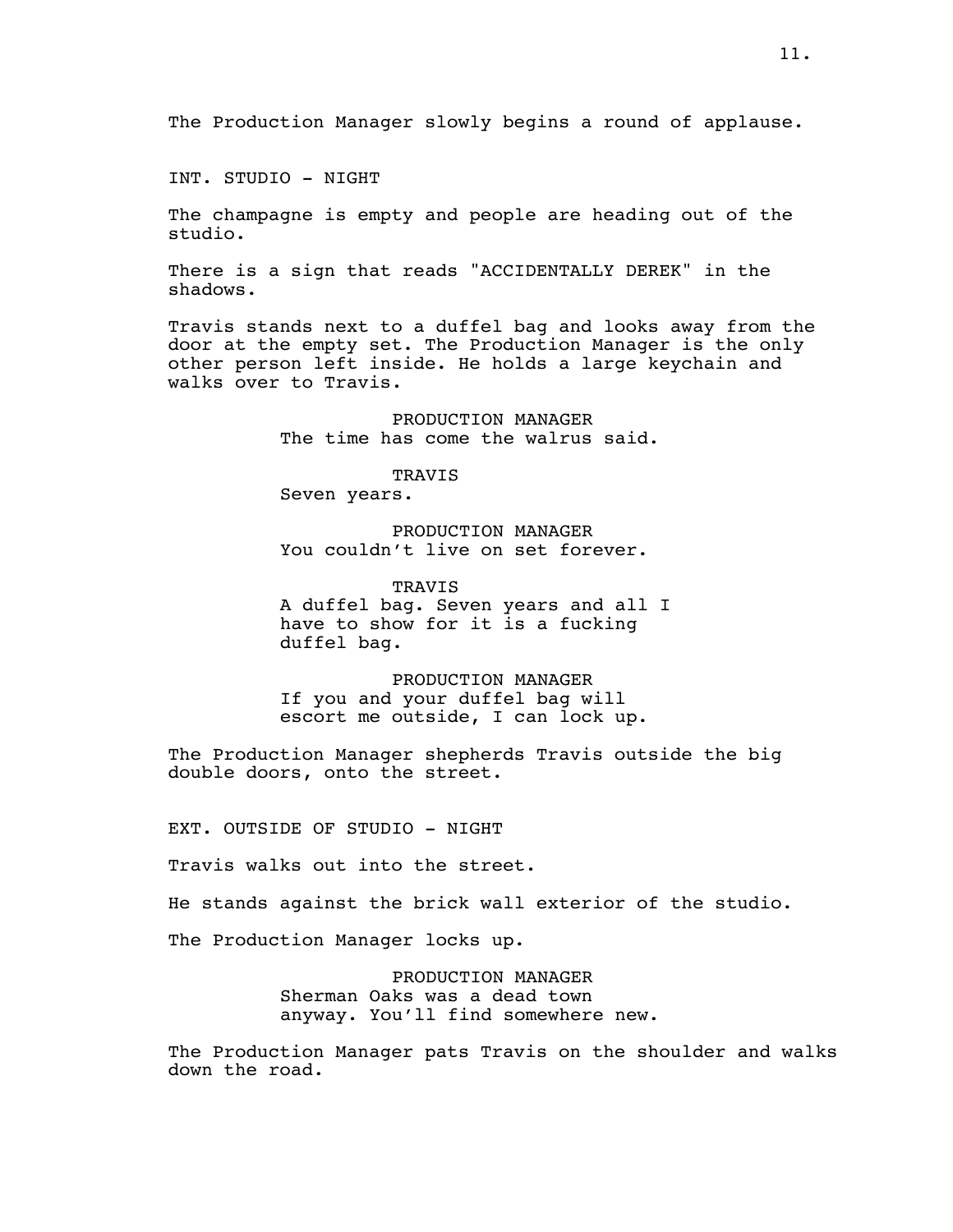Judy stands a short distance away talking to a colleague. She hugs the woman, who then walks away.

Travis, now alone looks at her, now alone.

Judy looks at Travis, smiles sadly, waves and starts walking away too.

Travis watches her and looks around at the empty lot.

TRAVIS Judy! Let me come home!

Judy turns around and looks at him. She walks towards him and stops, speaking softly.

> JUDY What is home? What is that, Travis?

TRAVIS You won't abandon me. You said you won't abandon me.

JUDY I never said anything. She said it in there. Not me.

TRAVIS I have nowhere to go.

### JUDY

You have everywhere to go. You have a whole life to discover! I tried to know you outside of this studio and I realized it's impossible. This-- This whole make-believe life you have? I can't help you. I can't build on something that doesn't exist! I can't be a wife before even being a girlfriend!

## **TRAVIS**

I can't do this alone! I need you, Judy.

JUDY No, you don't. You need Mrs. Derek Michaels. And you need to let her go.

Judy looks at Travis. She hails a taxi. She brushes the hair away from his eyes.